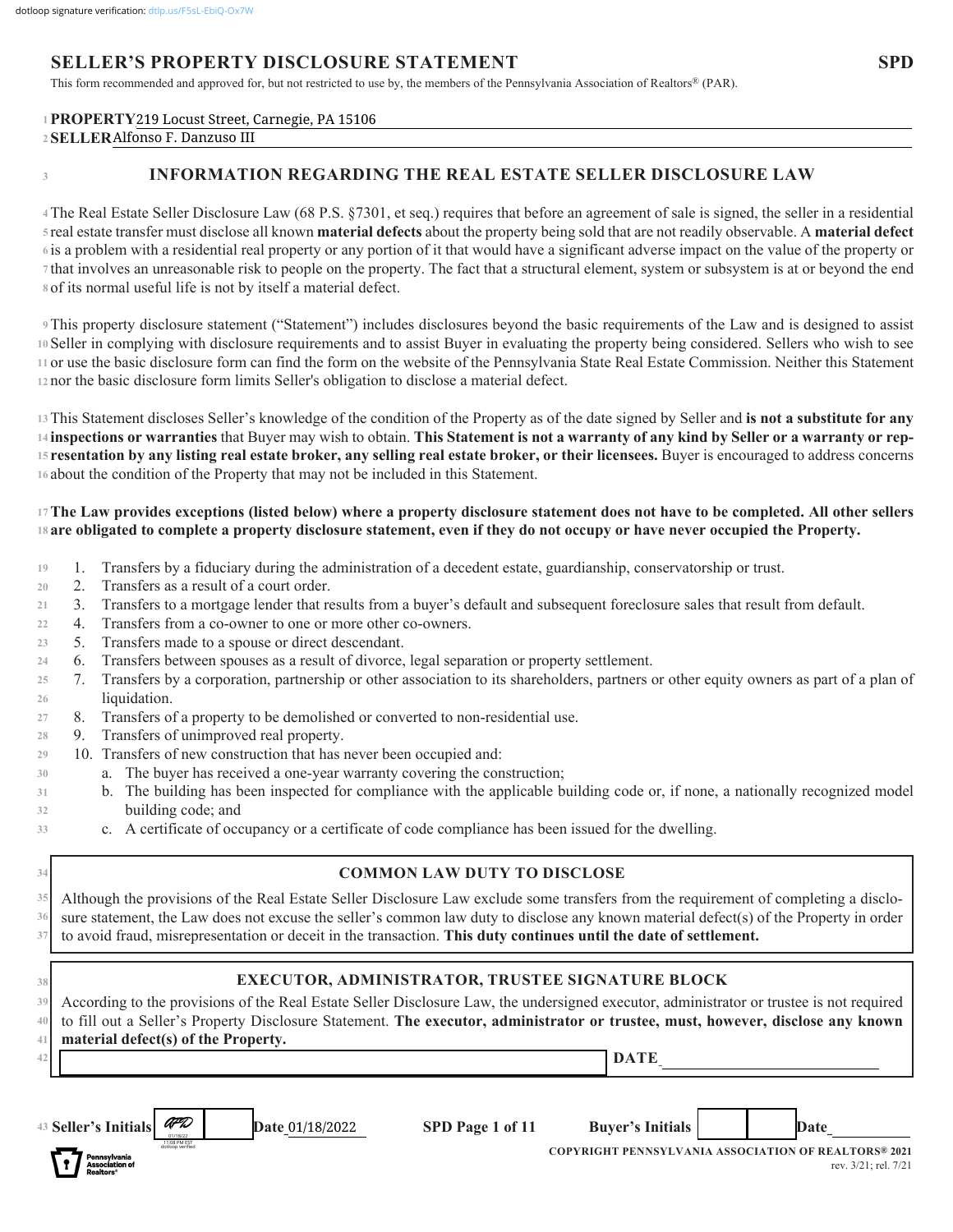|                                                                                                                                                            | 45 Property. Check unknown when the question does apply to the Property but you are not sure of the answer. All questions must be answered. |
|------------------------------------------------------------------------------------------------------------------------------------------------------------|---------------------------------------------------------------------------------------------------------------------------------------------|
| <b>SELLER'S EXPERTISE</b><br>461.                                                                                                                          | No<br>Unk<br>N/A<br>Yes                                                                                                                     |
| (A) Does Seller possess expertise in contracting, engineering, architecture, environmental assessment or                                                   | Κ                                                                                                                                           |
| other areas related to the construction and conditions of the Property and its improvements?                                                               |                                                                                                                                             |
| (B) Is Seller the landlord for the Property?                                                                                                               |                                                                                                                                             |
| (C) Is Seller a real estate licensee?                                                                                                                      |                                                                                                                                             |
| Explain any "yes" answers in Section 1: landlord                                                                                                           |                                                                                                                                             |
| OWNERSHIP/OCCUPANCY<br>532.                                                                                                                                |                                                                                                                                             |
| (A) Occupancy                                                                                                                                              | N <sub>0</sub><br>Unk<br>N/A<br>Yes                                                                                                         |
| 1. When was the Property most recently occupied? curre                                                                                                     | A1                                                                                                                                          |
| 2. By how many people? 3                                                                                                                                   | A2                                                                                                                                          |
| 3. Was Seller the most recent occupant?                                                                                                                    | Κ<br>A3                                                                                                                                     |
| 4. If "no," when did Seller most recently occupy the Property? 2004                                                                                        | A4                                                                                                                                          |
| (B) Role of Individual Completing This Disclosure. Is the individual completing this form:                                                                 |                                                                                                                                             |
| 1. The owner                                                                                                                                               | V<br>B1                                                                                                                                     |
| The executor or administrator                                                                                                                              | ⊽<br>B2                                                                                                                                     |
| 3. The trustee                                                                                                                                             | ⊽<br>B <sub>3</sub>                                                                                                                         |
| 4. An individual holding power of attorney                                                                                                                 | ⊽<br>B4                                                                                                                                     |
| (C) When was the Property acquired? 2001                                                                                                                   |                                                                                                                                             |
| (D) List any animals that have lived in the residence(s) or other structures during your ownership:                                                        |                                                                                                                                             |
| none                                                                                                                                                       |                                                                                                                                             |
| <b>Explain Section 2 (if needed):</b>                                                                                                                      |                                                                                                                                             |
| CONDOMINIUMS/PLANNED COMMUNITIES/HOMEOWNERS ASSOCIATIONS                                                                                                   |                                                                                                                                             |
| 693.<br>(A) Disclosures for condominiums and cooperatives are limited to Seller's particular unit(s). Disclosures                                          |                                                                                                                                             |
| regarding common areas or facilities are not required by the Real Estate Seller Disclosure Law.                                                            |                                                                                                                                             |
| (B) Type. Is the Property part of $a(n)$ :                                                                                                                 | N <sub>0</sub><br>Unk<br>N/A<br>Yes                                                                                                         |
| 1. Condominium                                                                                                                                             | ∇                                                                                                                                           |
|                                                                                                                                                            | B <sub>1</sub><br>∇                                                                                                                         |
| 2. Homeowners association or planned community                                                                                                             | B <sub>2</sub>                                                                                                                              |
| 3. Cooperative                                                                                                                                             | $\blacktriangleright$<br>B <sub>3</sub>                                                                                                     |
| 4. Other type of association or community                                                                                                                  | Κ<br><b>B4</b><br>Κ                                                                                                                         |
| (C) If "yes," how much are the fees? \$<br>, paid (□Monthly) (□Quarterly) (□Yearly)                                                                        |                                                                                                                                             |
| (D) If "yes," are there any community services or systems that the association or community is responsi-                                                   | Κ                                                                                                                                           |
| ble for supporting or maintaining? Explain:                                                                                                                | $\mathbb{D}$                                                                                                                                |
| (E) If "yes," provide the following information:                                                                                                           |                                                                                                                                             |
| 1. Community Name                                                                                                                                          | E1                                                                                                                                          |
| Contact                                                                                                                                                    | E2                                                                                                                                          |
| Mailing Address                                                                                                                                            | E3                                                                                                                                          |
| 4. Telephone Number                                                                                                                                        | E4                                                                                                                                          |
| (F) How much is the capital contribution/initiation fee(s)? $\$                                                                                            |                                                                                                                                             |
| 86 Notice to Buyer: A buyer of a resale unit in a condominium, cooperative, or planned community must receive a copy of the declaration                    |                                                                                                                                             |
| <sup>87</sup> (other than the plats and plans), the by-laws, the rules or regulations, and a certificate of resale issued by the association, condominium, |                                                                                                                                             |
| 88 cooperative, or planned community. Buyers may be responsible for capital contributions, initiation fees or similar one-time fees in addition            |                                                                                                                                             |
| 89 to regular maintenance fees. The buyer will have the option of canceling the agreement with the return of all deposit monies until the cer-             |                                                                                                                                             |
| $90$ tificate has been provided to the <b>buyer</b> and for five days thereafter or until conveyance, whichever occurs first.                              |                                                                                                                                             |
| <b>ROOFS AND ATTIC</b>                                                                                                                                     |                                                                                                                                             |
| (A) Installation                                                                                                                                           | No<br>Unk<br>N/A<br>Yes                                                                                                                     |
| 1. When was or were the roof or roofs installed?                                                                                                           | ∇<br>A1                                                                                                                                     |
| 2. Do you have documentation (invoice, work order, warranty, etc.)?                                                                                        | K<br>A2                                                                                                                                     |
| (B) Repair                                                                                                                                                 |                                                                                                                                             |
| 1. Was the roof or roofs or any portion of it or them replaced or repaired during your ownership?                                                          | M<br>B1                                                                                                                                     |
| 2. If it or they were replaced or repaired, were any existing roofing materials removed?                                                                   | ⊽<br>B <sub>2</sub>                                                                                                                         |
| $(C)$ Issues                                                                                                                                               |                                                                                                                                             |
| 1. Has the roof or roofs ever leaked during your ownership?                                                                                                | C1                                                                                                                                          |
| 2. Have there been any other leaks or moisture problems in the attic?                                                                                      | Κ<br>C <sub>2</sub>                                                                                                                         |
| 3. Are you aware of any past or present problems with the roof(s), attic, gutters, flashing or down-                                                       | V                                                                                                                                           |
|                                                                                                                                                            |                                                                                                                                             |
| spouts?                                                                                                                                                    | C <sub>3</sub>                                                                                                                              |
| <sup>103</sup> Seller's Initials<br>SPD Page 2 of 11<br><b>Buyer's Initials</b><br>Date_01/18/2022                                                         | Date                                                                                                                                        |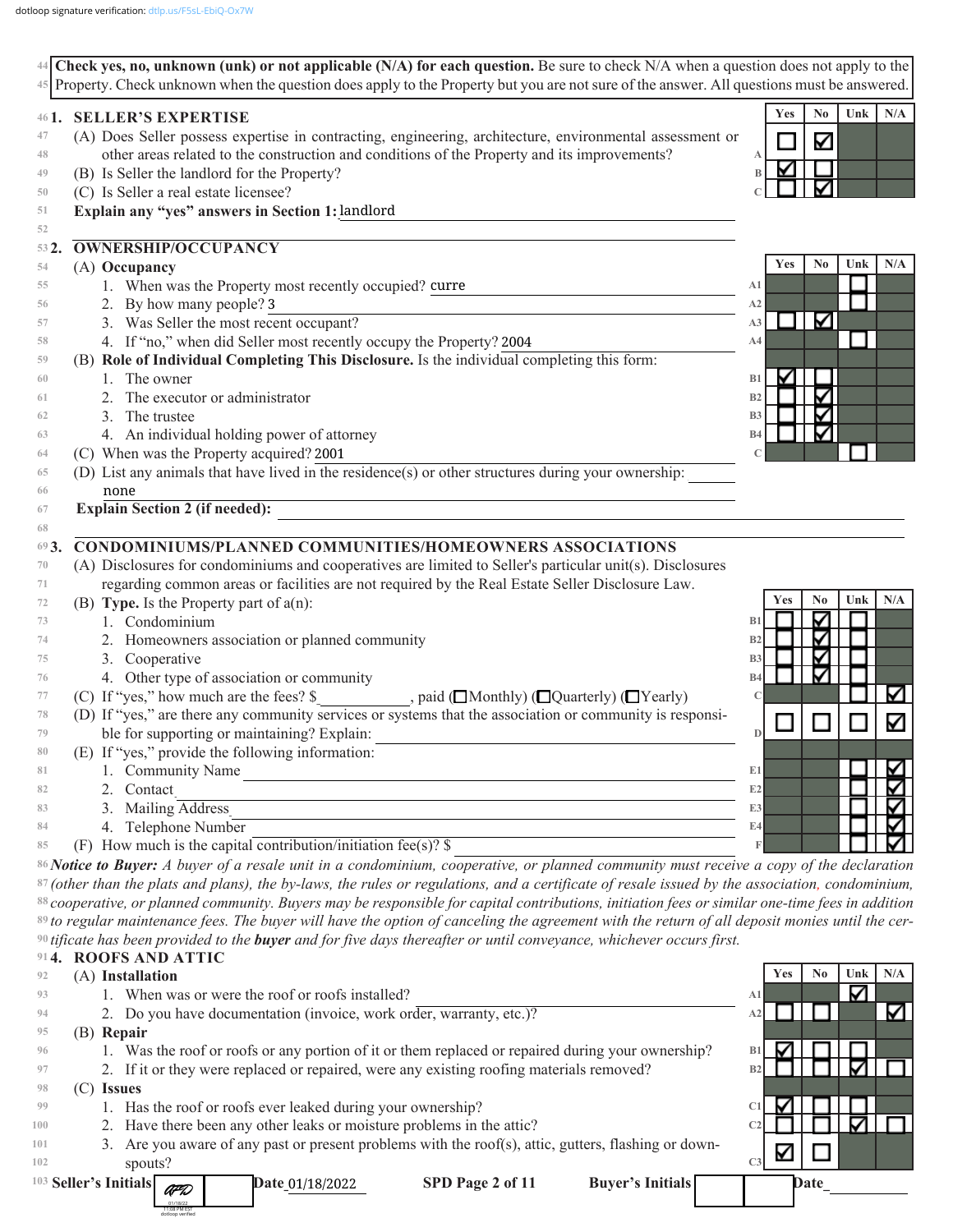|            | Explain any "yes" answers in Section 4. Include the location and extent of any problem(s) and any repair or remediation efforts,<br>the name of the person or company who did the repairs and the date they were done: roofing repairs done by JL Baker roof<br>estimate 2019/2020 |                                                                                                              |                      |                                        |
|------------|------------------------------------------------------------------------------------------------------------------------------------------------------------------------------------------------------------------------------------------------------------------------------------|--------------------------------------------------------------------------------------------------------------|----------------------|----------------------------------------|
|            | <b>BASEMENTS AND CRAWL SPACES</b>                                                                                                                                                                                                                                                  |                                                                                                              |                      |                                        |
|            | (A) Sump Pump                                                                                                                                                                                                                                                                      |                                                                                                              | Yes                  | N <sub>0</sub><br>Unk<br>N/A           |
|            | 1. Does the Property have a sump pit? If "yes," how many?                                                                                                                                                                                                                          |                                                                                                              | A1                   | ⊽                                      |
|            | 2. Does the Property have a sump pump? If "yes," how many?                                                                                                                                                                                                                         |                                                                                                              | A2                   | ⊽                                      |
|            | 3. If it has a sump pump, has it ever run?                                                                                                                                                                                                                                         |                                                                                                              | A <sub>3</sub>       |                                        |
|            | 4. If it has a sump pump, is the sump pump in working order?                                                                                                                                                                                                                       |                                                                                                              | A4                   |                                        |
|            | (B) Water Infiltration<br>1. Are you aware of any past or present water leakage, accumulation, or dampness within the base-                                                                                                                                                        |                                                                                                              |                      |                                        |
|            | ment or crawl space?                                                                                                                                                                                                                                                               |                                                                                                              | B1                   | L.                                     |
|            | 2. Do you know of any repairs or other attempts to control any water or dampness problem in the                                                                                                                                                                                    |                                                                                                              |                      |                                        |
|            | basement or crawl space?                                                                                                                                                                                                                                                           |                                                                                                              | B2                   |                                        |
|            | 3. Are the downspouts or gutters connected to a public sewer system?                                                                                                                                                                                                               |                                                                                                              | B <sub>3</sub>       |                                        |
|            | Explain any "yes" answers in Section 5. Include the location and extent of any problem(s) and any repair or remediation efforts,                                                                                                                                                   |                                                                                                              |                      |                                        |
|            | the name of the person or company who did the repairs and the date they were done:                                                                                                                                                                                                 |                                                                                                              |                      |                                        |
|            | TERMITES/WOOD-DESTROYING INSECTS, DRYROT, PESTS                                                                                                                                                                                                                                    |                                                                                                              |                      |                                        |
| (A) Status |                                                                                                                                                                                                                                                                                    |                                                                                                              | <b>Yes</b>           | Unk<br>N/A<br>N <sub>0</sub>           |
|            | 1. Are you aware of past or present dryrot, termites/wood-destroying insects or other pests on the                                                                                                                                                                                 |                                                                                                              |                      | Κ                                      |
|            | Property?                                                                                                                                                                                                                                                                          |                                                                                                              | A1                   |                                        |
|            | 2. Are you aware of any damage caused by dryrot, termites/wood-destroying insects or other pests?                                                                                                                                                                                  |                                                                                                              | A2                   | Κ                                      |
|            | (B) Treatment                                                                                                                                                                                                                                                                      |                                                                                                              |                      |                                        |
|            | 1. Is the Property currently under contract by a licensed pest control company?                                                                                                                                                                                                    |                                                                                                              | B1                   | ⊽                                      |
|            | 2. Are you aware of any termite/pest control reports or treatments for the Property?<br>Explain any "yes" answers in Section 6. Include the name of any service/treatment provider, if applicable:                                                                                 |                                                                                                              | B2                   |                                        |
|            | <b>STRUCTURAL ITEMS</b><br>(A) Are you aware of any past or present movement, shifting, deterioration, or other problems with walls,                                                                                                                                               |                                                                                                              | Yes                  | N/A<br>N <sub>0</sub><br>Unk           |
|            | foundations or other structural components?                                                                                                                                                                                                                                        |                                                                                                              |                      | K                                      |
|            | (B) Are you aware of any past or present problems with driveways, walkways, patios or retaining walls on                                                                                                                                                                           |                                                                                                              |                      |                                        |
|            | the Property?                                                                                                                                                                                                                                                                      |                                                                                                              | B                    |                                        |
|            |                                                                                                                                                                                                                                                                                    |                                                                                                              |                      | Μ                                      |
|            |                                                                                                                                                                                                                                                                                    | (C) Are you aware of any past or present water infiltration in the house or other structures, other than the |                      |                                        |
|            | roof(s), basement or crawl space(s)?                                                                                                                                                                                                                                               |                                                                                                              |                      | Κ                                      |
|            | (D) Stucco and Exterior Synthetic Finishing Systems                                                                                                                                                                                                                                |                                                                                                              |                      |                                        |
|            | 1. Is any part of the Property constructed with stucco or an Exterior Insulating Finishing System                                                                                                                                                                                  |                                                                                                              |                      |                                        |
|            | (EIFS) such as Dryvit or synthetic stucco, synthetic brick or synthetic stone?                                                                                                                                                                                                     |                                                                                                              | D <sub>1</sub>       | Ν                                      |
|            | 2. If "yes," indicate type(s) and location(s)                                                                                                                                                                                                                                      |                                                                                                              | D2<br>D <sub>3</sub> |                                        |
|            | 3. If "yes," provide date(s) installed                                                                                                                                                                                                                                             |                                                                                                              |                      |                                        |
|            | (E) Are you aware of any fire, storm/weather-related, water, hail or ice damage to the Property?<br>(F) Are you aware of any defects (including stains) in flooring or floor coverings?                                                                                            |                                                                                                              |                      | ✓                                      |
|            | Explain any "yes" answers in Section 7. Include the location and extent of any problem(s) and any repair or remediation efforts,                                                                                                                                                   |                                                                                                              |                      |                                        |
|            | the name of the person or company who did the repairs and the date the work was done:                                                                                                                                                                                              |                                                                                                              |                      |                                        |
|            | <b>ADDITIONS/ALTERATIONS</b>                                                                                                                                                                                                                                                       |                                                                                                              | Yes                  | N/A<br>Unk<br>No                       |
|            | (A) Have any additions, structural changes or other alterations (including remodeling) been made to the                                                                                                                                                                            |                                                                                                              |                      |                                        |
|            | Property during your ownership? Itemize and date all additions/alterations below.                                                                                                                                                                                                  |                                                                                                              |                      | Κ                                      |
|            |                                                                                                                                                                                                                                                                                    |                                                                                                              | Were permits         | Final inspections/                     |
|            | Addition, structural change or alteration                                                                                                                                                                                                                                          | Approximate date                                                                                             | obtained?            |                                        |
|            | (continued on following page)                                                                                                                                                                                                                                                      | of work                                                                                                      | (Yes/No/Unk/NA)      |                                        |
|            |                                                                                                                                                                                                                                                                                    |                                                                                                              |                      | approvals obtained?<br>(Yes/No/Unk/NA) |
|            |                                                                                                                                                                                                                                                                                    |                                                                                                              |                      |                                        |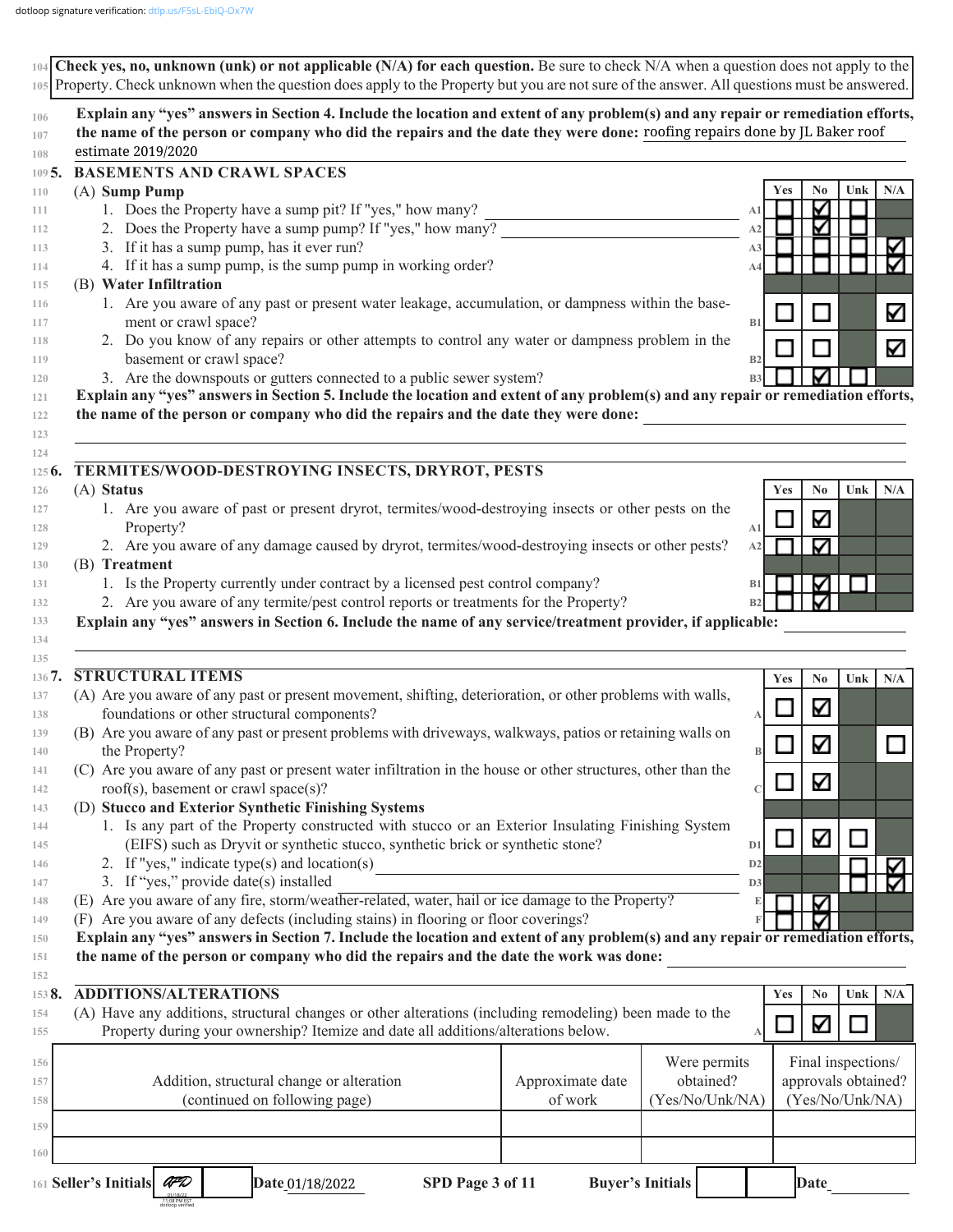**Check yes, no, unknown (unk) or not applicable (N/A) for each question.** Be sure to check N/A when a question does not apply to the **162 163** Property. Check unknown when the question does apply to the Property but you are not sure of the answer. All questions must be answered. Were permits Final inspections/ **164** Approximate date obtained? approvals obtained? **165** Addition, structural change or alteration of work (Yes/No/Unk/NA) (Yes/No/Unk/NA) **166 167 168 169 170 171 172 173 A sheet describing other additions and alterations is attached. Yes No Unk N/A 174** (B) Are you aware of any private or public architectural review control of the Property other than zoning ✓ codes? If "yes," explain: **175 B** *Note to Buyer: The PA Construction Code Act, 35 P.S. §7210 et seq. (effective 2004), and local codes establish standards for building and*  **176** *altering properties. Buyers should check with the municipality to determine if permits and/or approvals were necessary for disclosed work*  **177** *and if so, whether they were obtained. Where required permits were not obtained, the municipality might require the current owner to up-***178** <sup>179</sup> grade or remove changes made by the prior owners. Buyers can have the Property inspected by an expert in codes compliance to determine *if issues exist. Expanded title insurance policies may be available for Buyers to cover the risk of work done to the Property by previous*  **180** 181 owners without a permit or approval. *Note to Buyer: According to the PA Stormwater Management Act, each municipality must enact a Storm Water Management Plan for*  **182** *drainage control and flood reduction. The municipality where the Property is located may impose restrictions on impervious or semi-per-***183** *vious surfaces added to the Property. Buyers should contact the local office charged with overseeing the Stormwater Management Plan*  **184** *to determine if the prior addition of impervious or semi-pervious areas, such as walkways, decks, and swimming pools, might affect your*  **185** *ability to make future changes.* **186 9. WATER SUPPLY 187 188** (A) **Source.** Is the source of your drinking water (check all that apply): **Yes No Unk N/A 189** 1. Public **A1 190** 2. A well on the Property **A2 191** 3. Community water **A3 192** 4. A holding tank **A4** 5. A cistern **193 A5** 6. A spring **194 A6 195** 7. Other  $\blacksquare$ **A7 196** 8. If no water service, explain: **197** (B) **General** 1. When was the water supply last tested? **198 B1** Test results: **199**

| -199 | Test results:                  |
|------|--------------------------------|
| 200  | 2. Is the water system shared? |

- 3. If "yes," is there a written agreement? **201**
	- 4. Do you have a softener, filter or other conditioning system?
		- 5. Is the softener, filter or other treatment system leased? From whom?
	- 6. If your drinking water source is not public, is the pumping system in working order? If "no,"  $\exp$  and  $\exp$  and  $\exp$  and  $\exp$  and  $\exp$  and  $\exp$  and  $\exp$  and  $\exp$  and  $\exp$  and  $\exp$  and  $\exp$  and  $\exp$  and  $\exp$  and  $\exp$  and  $\exp$  and  $\exp$  and  $\exp$  and  $\exp$  and  $\exp$  and  $\exp$  and  $\exp$  and  $\exp$  and  $\exp$  and  $\exp$  and  $\exp$
- (C) **Bypass Valve** (for properties with multiple sources of water) **206**
	- 1. Does your water source have a bypass valve?
	- 2. If "yes," is the bypass valve working?

(D) **Well**

1. Has your well ever run dry?

AFD 01/18/22 11:08 PM EST dotloop verified

- 2. Depth of well
- 3. Gallons per minute: , measured on (date) **212**
- 4. Is there a well that is used for something other than the primary source of drinking water? If "yes," explain **213 214**
- 5. If there is an unused well, is it capped? **215**



216 Seller's Initials

Date 01/18/2022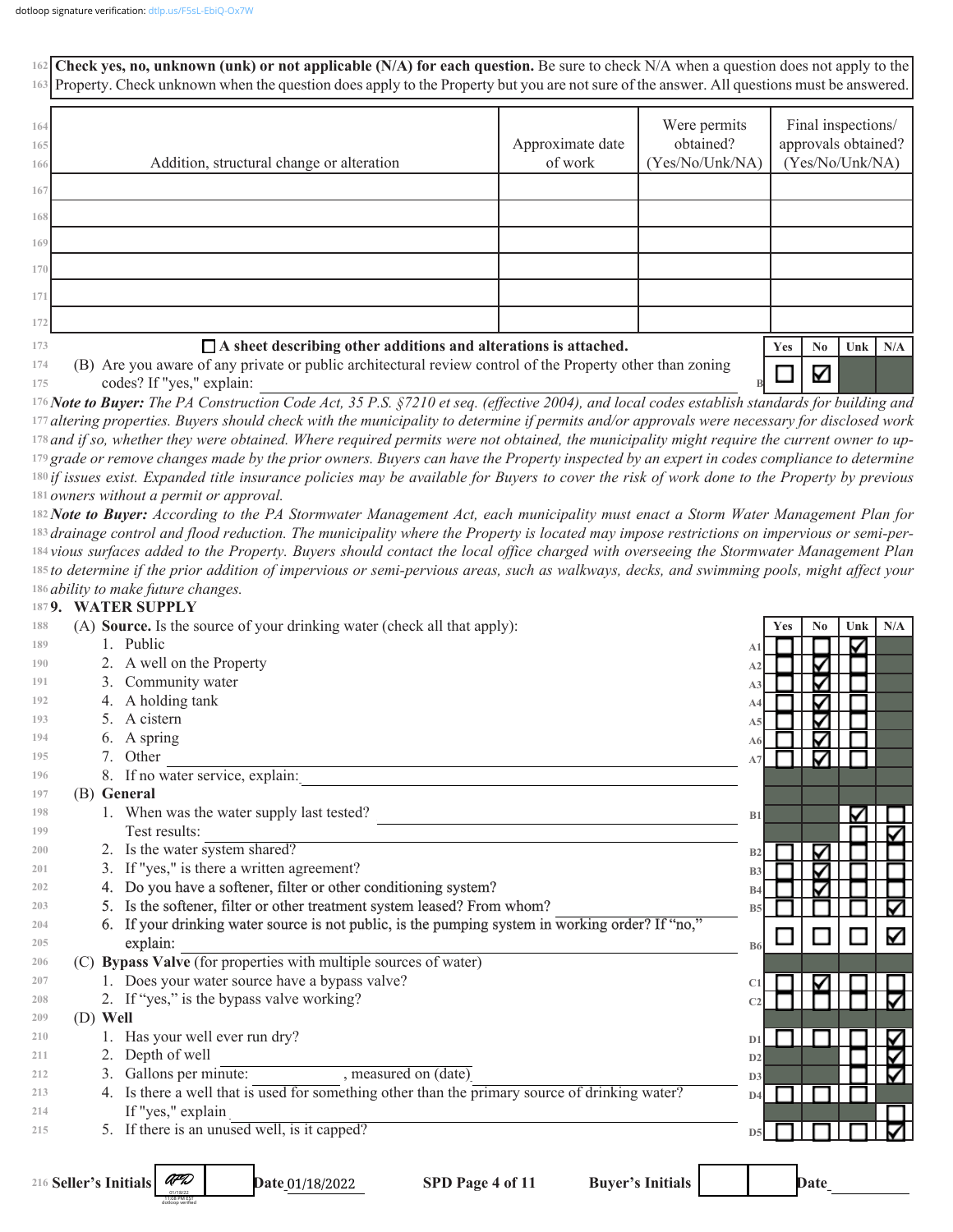| 218 Property. Check unknown when the question does apply to the Property but you are not sure of the answer. All questions must be answered. |                                     |
|----------------------------------------------------------------------------------------------------------------------------------------------|-------------------------------------|
| (E) Issues                                                                                                                                   | Yes<br>N <sub>0</sub><br>Unk<br>N/A |
| 1. Are you aware of any leaks or other problems, past or present, relating to the water supply,                                              |                                     |
| pumping system and related items?                                                                                                            | Κ<br>E1                             |
| 2. Have you ever had a problem with your water supply?                                                                                       | E2                                  |
| Explain any problem(s) with your water supply. Include the location and extent of any problem(s) and any repair or remedia-                  |                                     |
| tion efforts, the name of the person or company who did the repairs and the date the work was done:                                          |                                     |
|                                                                                                                                              |                                     |
| 22610. SEWAGE SYSTEM                                                                                                                         |                                     |
| (A) General                                                                                                                                  | N/A<br>Yes<br>No<br>Unk             |
| 1. Is the Property served by a sewage system (public, private or community)?                                                                 | ✓<br>A1                             |
| 2. If "no," is it due to unavailability or permit limitations?                                                                               | A <sub>2</sub>                      |
| 3. When was the sewage system installed (or date of connection, if public)?                                                                  | A3                                  |
| 4. Name of current service provider, if any:                                                                                                 | A4                                  |
| (B) Type Is your Property served by:                                                                                                         |                                     |
| 1. Public                                                                                                                                    | ✓<br>B1                             |
| 2. Community (non-public)                                                                                                                    | Δ<br>B <sub>2</sub>                 |
| 3. An individual on-lot sewage disposal system                                                                                               | Δ<br>B <sub>3</sub>                 |
| 4. Other, explain:                                                                                                                           | <b>B4</b>                           |
| (C) Individual On-lot Sewage Disposal System. (check all that apply):                                                                        |                                     |
| 1. Is your sewage system within 100 feet of a well?                                                                                          | ⋗<br>C1                             |
| 2. Is your sewage system subject to a ten-acre permit exemption?                                                                             | Δ<br>C <sub>2</sub>                 |
| 3. Does your sewage system include a holding tank?                                                                                           | Δ<br>C <sub>3</sub>                 |
| 4. Does your sewage system include a septic tank?                                                                                            | Δ<br>C <sub>4</sub>                 |
| 5. Does your sewage system include a drainfield?                                                                                             | ✓                                   |
| 6. Does your sewage system include a sandmound?                                                                                              | C <sub>5</sub>                      |
|                                                                                                                                              | ✓<br>C6                             |
| 7. Does your sewage system include a cesspool?                                                                                               | ><br>C7                             |
| 8. Is your sewage system shared?                                                                                                             | Δ<br>C8                             |
| 9. Is your sewage system any other type? Explain:                                                                                            | ✓<br>C9                             |
| 10. Is your sewage system supported by a backup or alternate system?                                                                         | C10                                 |
| (D) Tanks and Service                                                                                                                        |                                     |
| 1. Are there any metal/steel septic tanks on the Property?                                                                                   | ⋗<br>D1                             |
| 2. Are there any cement/concrete septic tanks on the Property?                                                                               | ✓<br>D <sub>2</sub>                 |
| 3. Are there any fiberglass septic tanks on the Property?                                                                                    | ⋗<br>D <sub>3</sub>                 |
| 4. Are there any other types of septic tanks on the Property? Explain                                                                        | V<br>D <sub>4</sub>                 |
| 5. Where are the septic tanks located?                                                                                                       | V<br>D <sub>5</sub>                 |
| 6. When were the tanks last pumped and by whom?                                                                                              | Κ<br>D <sub>6</sub>                 |
| (E) Abandoned Individual On-lot Sewage Disposal Systems and Septic                                                                           |                                     |
| 1. Are you aware of any abandoned septic systems or cesspools on the Property?                                                               | ∇<br>E1                             |
| 2. If "yes," have these systems, tanks or cesspools been closed in accordance with the municipality's                                        | Κ<br>$\Box$                         |
| ordinance?                                                                                                                                   | ш<br>E2                             |
| (F) Sewage Pumps                                                                                                                             |                                     |
| 1. Are there any sewage pumps located on the Property?                                                                                       | ∇<br>F1                             |
| 2. If "yes," where are they located?                                                                                                         | V<br>F2                             |
| 3. What type(s) of pump(s)?                                                                                                                  | F3                                  |
| 4. Are pump(s) in working order?                                                                                                             | F4                                  |
| 5. Who is responsible for maintenance of sewage pumps?                                                                                       | Δ                                   |
| $(G)$ Issues                                                                                                                                 | F <sub>5</sub>                      |
| 1. How often is the on-lot sewage disposal system serviced?                                                                                  | K<br>G1                             |
| 2. When was the on-lot sewage disposal system last serviced and by whom?                                                                     |                                     |
|                                                                                                                                              | Κ<br>G <sub>2</sub>                 |
| 3. Is any waste water piping not connected to the septic/sewer system?                                                                       | ∇<br>G <sub>3</sub>                 |
| 4. Are you aware of any past or present leaks, backups, or other problems relating to the sewage                                             |                                     |
|                                                                                                                                              | Κ                                   |

**Seller's Initials [\\_\\_\\_\\_\\_\\_](https://dtlp.us/F5sL-EbiQ-Ox7W)\_\_\_\_\_\_ Date\_\_\_\_\_\_\_\_\_\_ SPD Page 5 of 11 Buyer's Initials \_\_\_\_\_\_\_\_\_\_\_\_ Date\_\_\_\_\_\_\_\_\_\_ 274** AFD 01/18/22 11:08 PM EST dotloop verified

Date\_01/18/2022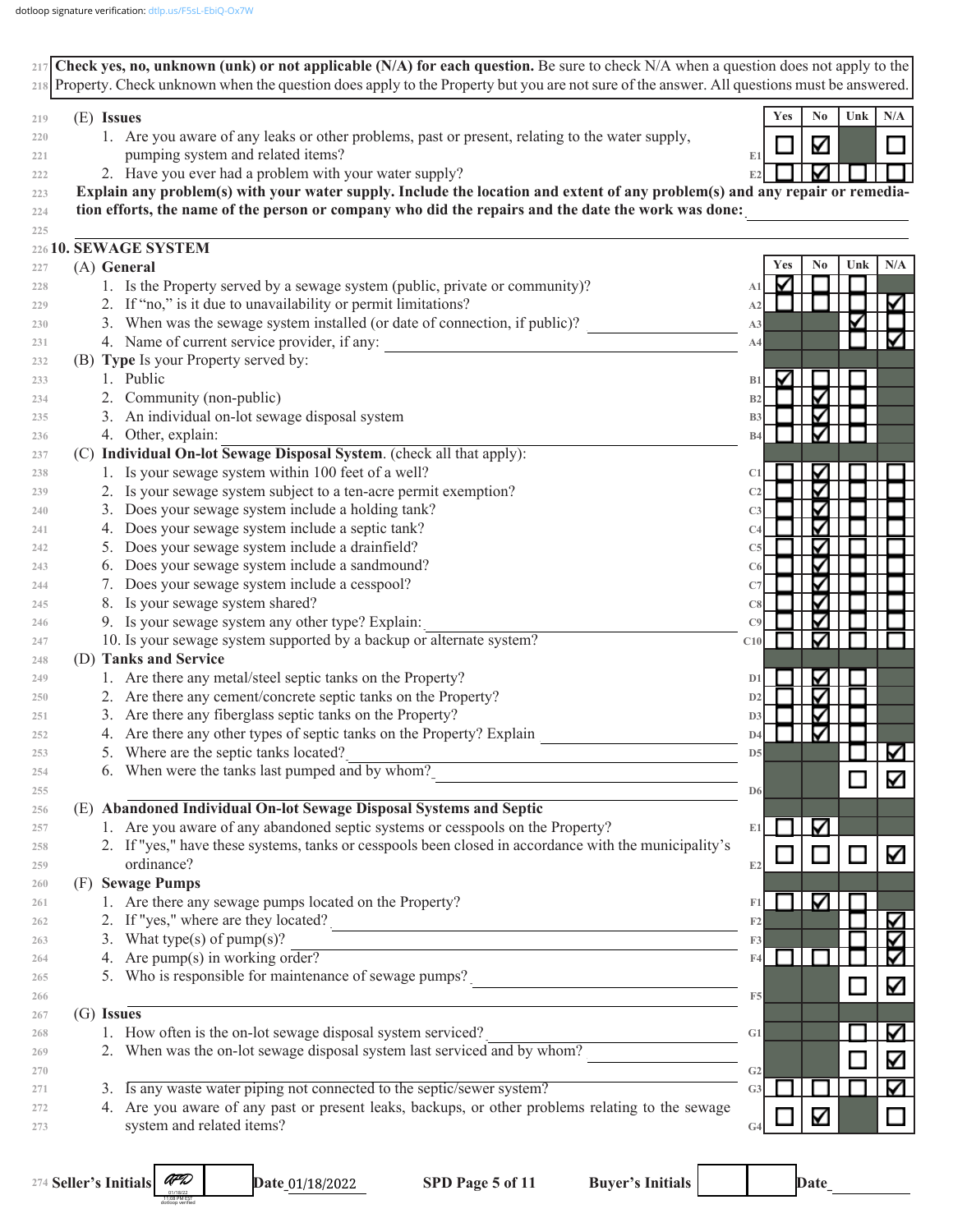|            | 275 Check yes, no, unknown (unk) or not applicable (N/A) for each question. Be sure to check $N/A$ when a question does not apply to the<br>276 Property. Check unknown when the question does apply to the Property but you are not sure of the answer. All questions must be answered. |                                            |
|------------|------------------------------------------------------------------------------------------------------------------------------------------------------------------------------------------------------------------------------------------------------------------------------------------|--------------------------------------------|
| 277        | Explain any "yes" answers in Section 10. Include the location and extent of any problem(s) and any repair or remediation ef-                                                                                                                                                             |                                            |
| 278        | forts, the name of the person or company who did the repairs and the date the work was done:                                                                                                                                                                                             |                                            |
| 279        |                                                                                                                                                                                                                                                                                          |                                            |
|            | 280 11. PLUMBING SYSTEM                                                                                                                                                                                                                                                                  | N <sub>0</sub><br>Unk<br>N/A<br><b>Yes</b> |
| 281        | (A) Material(s). Are the plumbing materials (check all that apply):                                                                                                                                                                                                                      | ✓                                          |
| 282        | 1. Copper<br>Galvanized<br>2.                                                                                                                                                                                                                                                            | A <sub>1</sub><br>Κ<br>A2                  |
| 283<br>284 | 3. Lead                                                                                                                                                                                                                                                                                  | Κ<br>A <sub>3</sub>                        |
| 285        | 4. PVC                                                                                                                                                                                                                                                                                   | Κ<br>A4                                    |
| 286        | 5. Polybutylene pipe (PB)                                                                                                                                                                                                                                                                | ∇<br>A5                                    |
| 287        | 6. Cross-linked polyethyline (PEX)                                                                                                                                                                                                                                                       | Κ<br>A6                                    |
| 288        | 7. Other                                                                                                                                                                                                                                                                                 | A7                                         |
| 289        | (B) Are you aware of any past or present problems with any of your plumbing fixtures (e.g., including but                                                                                                                                                                                | Μ                                          |
| 290        | not limited to: kitchen, laundry, or bathroom fixtures; wet bars; exterior faucets; etc.)?                                                                                                                                                                                               |                                            |
| 291        | If "yes," explain:                                                                                                                                                                                                                                                                       |                                            |
| 292        |                                                                                                                                                                                                                                                                                          |                                            |
|            | 293 12. DOMESTIC WATER HEATING                                                                                                                                                                                                                                                           | N <sub>0</sub><br>Unk<br>N/A<br>Yes        |
| 294<br>295 | (A) Type(s). Is your water heating (check all that apply):<br>1. Electric                                                                                                                                                                                                                | ✓<br>A <sub>1</sub>                        |
| 296        | 2. Natural gas                                                                                                                                                                                                                                                                           | Κ<br>A2                                    |
| 297        | 3. Fuel oil                                                                                                                                                                                                                                                                              | $\blacktriangledown$<br>A3                 |
| 298        | 4. Propane                                                                                                                                                                                                                                                                               | ∇<br>A4                                    |
| 299        | If "yes," is the tank owned by Seller?                                                                                                                                                                                                                                                   | ☑                                          |
| 300        | 5. Solar                                                                                                                                                                                                                                                                                 | ∇<br>A <sub>5</sub>                        |
| 301        | If "yes," is the system owned by Seller?                                                                                                                                                                                                                                                 | ☑                                          |
| 302        | 6. Geothermal                                                                                                                                                                                                                                                                            | Ν<br>A6                                    |
| 303        | 7. Other                                                                                                                                                                                                                                                                                 | $\blacktriangleright$<br>A7                |
| 304        | (B) System(s)                                                                                                                                                                                                                                                                            |                                            |
| 305        | 1. How many water heaters are there?1                                                                                                                                                                                                                                                    | B1                                         |
| 306        | Tanks 1<br>Tankless 0                                                                                                                                                                                                                                                                    | Δ                                          |
| 307        | 2. When were they installed?<br>3. Is your water heater a summer/winter hook-up (integral system, hot water from the boiler, etc.)?                                                                                                                                                      | B2<br>Κ                                    |
| 308<br>309 | (C) Are you aware of any problems with any water heater or related equipment?                                                                                                                                                                                                            | <b>B3</b>                                  |
| 310        | If "yes," explain:                                                                                                                                                                                                                                                                       |                                            |
| 311        |                                                                                                                                                                                                                                                                                          |                                            |
|            | 312 13. HEATING SYSTEM                                                                                                                                                                                                                                                                   |                                            |
| 313        | (A) Fuel Type(s). Is your heating source (check all that apply):                                                                                                                                                                                                                         | No<br>Unk<br>N/A<br>Yes                    |
| 314        | Electric                                                                                                                                                                                                                                                                                 | V<br>A1                                    |
| 315        | Natural gas<br>2.                                                                                                                                                                                                                                                                        | ✔<br>A2                                    |
| 316        | Fuel oil<br>3.                                                                                                                                                                                                                                                                           | $\blacktriangleright$<br>A <sub>3</sub>    |
| 317        | 4. Propane                                                                                                                                                                                                                                                                               | ✓<br>A4                                    |
| 318        | If "yes," is the tank owned by Seller?                                                                                                                                                                                                                                                   | M                                          |
| 319        | Geothermal<br>5.                                                                                                                                                                                                                                                                         | $\blacktriangleright$<br>A5<br>✓           |
| 320        | Coal<br>6.<br>Wood                                                                                                                                                                                                                                                                       | A6<br>⊽                                    |
| 321        | 7.<br>Solar shingles or panels                                                                                                                                                                                                                                                           | A7<br>⊽                                    |
| 322<br>323 | If "yes," is the system owned by Seller?                                                                                                                                                                                                                                                 | A8<br>V                                    |
| 324        | 9. Other:                                                                                                                                                                                                                                                                                | $\blacktriangleright$<br>A9                |
| 325        | (B) System Type(s) (check all that apply):                                                                                                                                                                                                                                               |                                            |
| 326        | Forced hot air                                                                                                                                                                                                                                                                           | ✓<br>B1                                    |
| 327        | Hot water<br>2.                                                                                                                                                                                                                                                                          | $\blacktriangleright$<br>B <sub>2</sub>    |
| 328        | Heat pump<br>3.                                                                                                                                                                                                                                                                          | $\blacktriangleright$<br>B <sub>3</sub>    |
| 329        | Electric baseboard<br>4.                                                                                                                                                                                                                                                                 | ≻<br><b>B4</b>                             |
| 330        | Steam<br>5.                                                                                                                                                                                                                                                                              | ≻<br><b>B5</b>                             |
| 331        | Radiant flooring<br>6.                                                                                                                                                                                                                                                                   | $\blacktriangleright$<br><b>B6</b>         |
| 332        | Radiant ceiling<br>7.                                                                                                                                                                                                                                                                    | B7                                         |
|            | AFD<br>333 Seller's Initials<br>SPD Page 6 of 11<br><b>Buyer's Initials</b><br>Date_01/18/2022<br>11:08 PM EST                                                                                                                                                                           | Date                                       |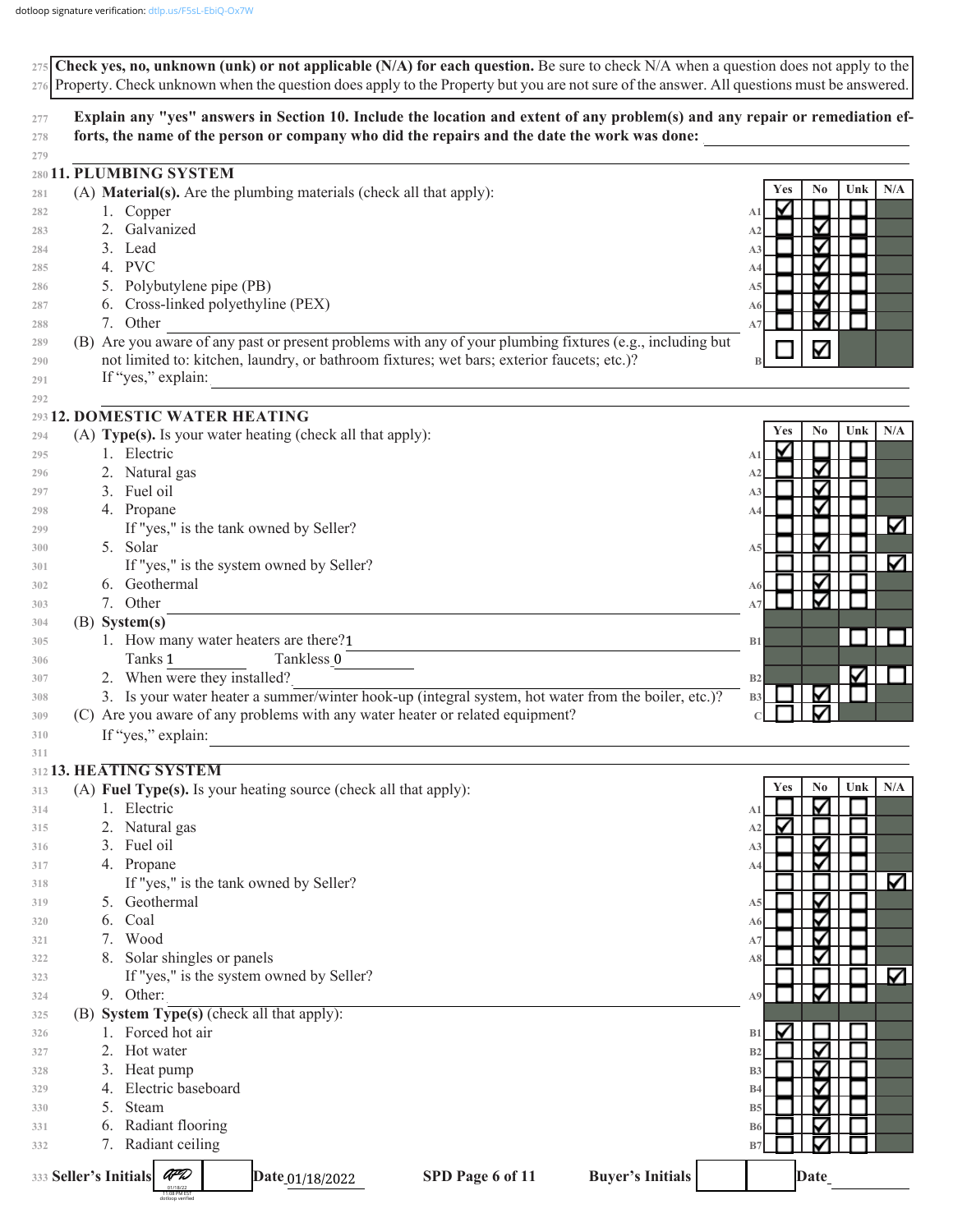| $334$ Check yes, no, unknown (unk) or not applicable (N/A) for each question. Be sure to check N/A when a question does not apply to the                        |                |                                 |                |               |     |
|-----------------------------------------------------------------------------------------------------------------------------------------------------------------|----------------|---------------------------------|----------------|---------------|-----|
| 335 Property. Check unknown when the question does apply to the Property but you are not sure of the answer. All questions must be answered.                    |                |                                 |                |               |     |
|                                                                                                                                                                 |                | <b>Yes</b>                      | N <sub>0</sub> | Unk           | N/A |
| 8. Pellet stove(s)                                                                                                                                              | <b>B8</b>      |                                 | Μ              |               |     |
| How many and location?                                                                                                                                          |                |                                 |                |               |     |
| 9. Wood stove(s)                                                                                                                                                | B9             |                                 | M              |               |     |
| How many and location?                                                                                                                                          |                |                                 |                |               |     |
| 10. Coal stove(s)                                                                                                                                               | <b>B10</b>     |                                 | ✓              |               |     |
| How many and location?                                                                                                                                          |                |                                 |                |               |     |
| 11. Wall-mounted split system(s)                                                                                                                                | <b>B11</b>     |                                 | M              |               |     |
| How many and location?                                                                                                                                          |                |                                 |                |               |     |
| 12. Other:<br><u> 1989 - Johann Stoff, deutscher Stoffen und der Stoffen und der Stoffen und der Stoffen und der Stoffen und der</u>                            | B12            |                                 | K              |               |     |
| 13. If multiple systems, provide locations                                                                                                                      | <b>B13</b>     |                                 |                |               |     |
| (C) Status                                                                                                                                                      |                |                                 |                |               |     |
| 1. Are there any areas of the house that are not heated?                                                                                                        | C1             |                                 | M              |               |     |
| If "yes," explain:                                                                                                                                              |                |                                 |                |               |     |
| 2. How many heating zones are in the Property?                                                                                                                  | C <sub>2</sub> |                                 |                | ∨             |     |
| 3. When was each heating system(s) or zone installed?                                                                                                           | C <sub>3</sub> |                                 |                |               |     |
| 4. When was the heating system(s) last serviced?                                                                                                                | C <sub>4</sub> |                                 |                |               |     |
| 5. Is there an additional and/or backup heating system? If "yes," explain:                                                                                      |                |                                 | K              |               |     |
|                                                                                                                                                                 | C <sub>5</sub> |                                 |                |               |     |
| 6. Is any part of the heating system subject to a lease, financing or other agreement?                                                                          |                |                                 | ∨              |               |     |
| If "yes," explain:                                                                                                                                              |                |                                 |                |               |     |
| (D) Fireplaces and Chimneys                                                                                                                                     |                |                                 |                |               |     |
| 1. Are there any fireplaces? How many?                                                                                                                          | D <sub>1</sub> |                                 | ⊽              |               |     |
| 2. Are all fireplaces working?                                                                                                                                  | D2             |                                 |                |               |     |
| 3. Fireplace types (wood, gas, electric, etc.):                                                                                                                 | D <sub>3</sub> |                                 |                |               |     |
| 4. Was the fireplace(s) installed by a professional contractor or manufacturer's representative?                                                                | D4             |                                 |                |               |     |
| 5. Are there any chimneys (from a fireplace, water heater or any other heating system)?                                                                         | D5             |                                 |                |               |     |
| 6. How many chimneys? 0                                                                                                                                         | D <sub>6</sub> |                                 |                |               |     |
| 7. When were they last cleaned?                                                                                                                                 | D7             |                                 |                |               |     |
| 8. Are the chimneys working? If "no," explain:                                                                                                                  | D8             |                                 |                |               |     |
| (E) Fuel Tanks                                                                                                                                                  |                |                                 |                |               |     |
| 1. Are you aware of any heating fuel tank(s) on the Property?                                                                                                   | E1             |                                 | V              |               |     |
| 2. Location(s), including underground $tank(s)$ :                                                                                                               | E2             |                                 |                |               |     |
| 3. If you do not own the $tank(s)$ , explain:                                                                                                                   |                |                                 |                | $\Box$ $\Box$ |     |
| (F) Are you aware of any problems or repairs needed regarding any item in Section 13? If "yes,"                                                                 |                |                                 | K              |               |     |
| explain:                                                                                                                                                        |                |                                 |                |               |     |
| 372 14. AIR CONDITIONING SYSTEM                                                                                                                                 |                |                                 |                |               |     |
| (A) Type(s). Is the air conditioning (check all that apply):                                                                                                    |                |                                 |                |               |     |
| 1. Central air                                                                                                                                                  |                | $\mathbf{A1}$ $\mathbf{\nabla}$ |                |               |     |
| a. How many air conditioning zones are in the Property?                                                                                                         | 1a             |                                 |                |               |     |
| b. When was each system or zone installed?                                                                                                                      | 1 <sub>b</sub> |                                 |                |               |     |
| c. When was each system last serviced?<br><u> 1989 - Johann Stoff, deutscher Stoff, der Stoff, der Stoff, der Stoff, der Stoff, der Stoff, der Stoff, der S</u> | 1c             |                                 |                |               |     |
| 2. Wall units                                                                                                                                                   | A2             |                                 | ∇              |               |     |
| How many and the location?                                                                                                                                      |                |                                 |                |               | ☑   |
| 3. Window units                                                                                                                                                 | A3             |                                 | ∇              |               |     |
| How many?                                                                                                                                                       |                |                                 |                |               | ☑   |
| 4. Wall-mounted split units                                                                                                                                     | A4             |                                 | ∇              |               |     |
| How many and the location?                                                                                                                                      |                |                                 |                |               |     |
| 5. Other                                                                                                                                                        | A5             |                                 | ⊽              |               |     |
| 6. None                                                                                                                                                         | A6I            |                                 | ⊽              |               |     |
| (B) Are there any areas of the house that are not air conditioned?                                                                                              |                |                                 | ∇              |               |     |
| If "yes," explain:                                                                                                                                              |                |                                 |                |               | V   |
| (C) Are you aware of any problems with any item in Section 14? If "yes," explain:                                                                               |                |                                 |                |               |     |
|                                                                                                                                                                 |                |                                 | M              |               |     |

**Seller's Initials** *CPD* **Date\_01/18/2022 SPD Page 7 of 11 Buyer's Initials <b>Date\_\_\_\_\_\_\_\_** Date\_\_\_\_\_\_\_\_\_\_\_ 01/18/2022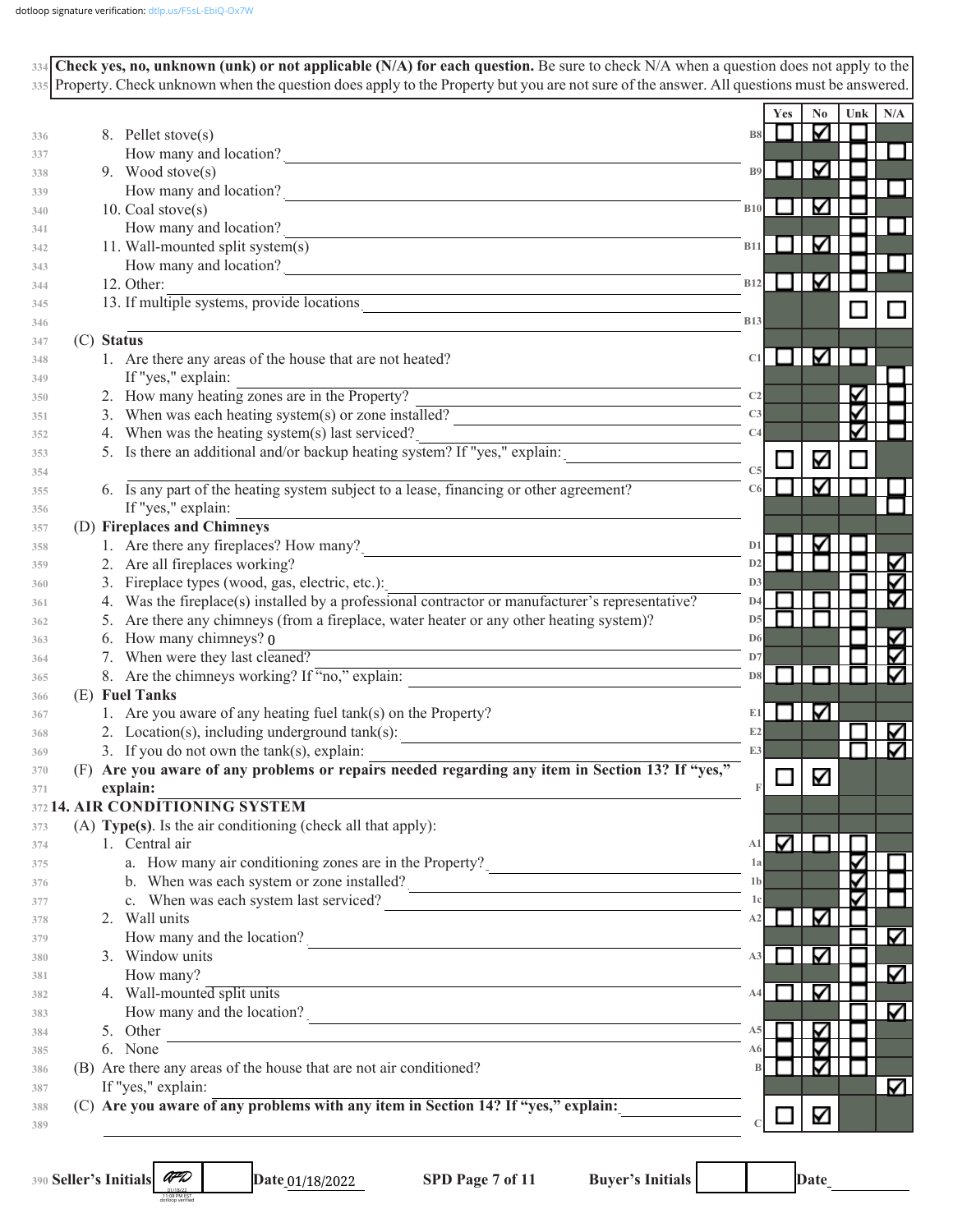**Check yes, no, unknown (unk) or not applicable (N/A) for each question.** Be sure to check N/A when a question does not apply to the **391** Property. Check unknown when the question does apply to the Property but you are not sure of the answer. All questions must be answered. **392**

## **15. ELECTRICAL SYSTEM 393**

| 394          | $(A)$ Type(s)                                                                                                                   | <b>Yes</b> | No. | Unk | N/A |
|--------------|---------------------------------------------------------------------------------------------------------------------------------|------------|-----|-----|-----|
| 395          | 1. Does the electrical system have fuses?                                                                                       |            |     |     |     |
| 396          | 2. Does the electrical system have circuit breakers?                                                                            |            |     |     |     |
| 397          | 3. Is the electrical system solar powered?                                                                                      |            |     |     |     |
| 398          | a. If "yes," is it entirely or partially solar powered?<br>3a                                                                   |            |     |     |     |
| 399          | b. If "yes," is any part of the system subject to a lease, financing or other agreement? If "yes,"                              |            |     |     | ⊽   |
| 400          | explain:<br>3 <sub>h</sub>                                                                                                      |            |     |     |     |
| 401          | (B) What is the system amperage?                                                                                                |            |     |     |     |
| 402          | (C) Are you aware of any knob and tube wiring in the Property?                                                                  |            | V   |     |     |
| 403          | (D) Are you aware of any problems or repairs needed in the electrical system? If "yes," explain:                                |            |     |     |     |
| 404          |                                                                                                                                 |            | ⊽   |     |     |
|              | 405 16. OTHER EQUIPMENT AND APPLIANCES                                                                                          |            |     |     |     |
| 406          | (A) THIS SECTION IS INTENDED TO IDENTIFY PROBLEMS OR REPAIRS and must be completed for each item that                           |            |     |     |     |
| 407          | will, or may, be included with the Property. The terms of the Agreement of Sale negotiated between Buyer and Seller will deter- |            |     |     |     |
| 408          | mine which items, if any, are included in the purchase of the Property. THE FACT THAT AN ITEM IS LISTED DOES NOT                |            |     |     |     |
| 409          | <b>MEAN IT IS INCLUDED IN THE AGREEMENT OF SALE.</b>                                                                            |            |     |     |     |
| $A + \Omega$ | (R) Are you aware of any problems or repairs needed to any of the following                                                     |            |     |     |     |

**(B)** Are you aware of any problems or repairs needed to any of the following: **410**

| 411 | Item                        | Yes | $\bf No$ | N/A | <b>Item</b>               | Yes | $\bf No$ | N/A |
|-----|-----------------------------|-----|----------|-----|---------------------------|-----|----------|-----|
| 412 | A/C window units            |     |          |     | Pool/spa heater           |     |          |     |
| 413 | Attic fan(s)                |     |          |     | Range/oven                |     |          |     |
| 414 | Awnings                     |     |          |     | Refrigerator(s)           |     |          |     |
| 415 | Carbon monoxide detectors   |     |          |     | Satellite dish            |     |          |     |
| 416 | Ceiling fans                |     |          |     | Security alarm system     |     |          |     |
| 417 | Deck(s)                     |     |          |     | Smoke detectors           |     |          |     |
| 418 | Dishwasher                  |     |          |     | Sprinkler automatic timer |     |          |     |
| 419 | Dryer                       |     |          |     | Stand-alone freezer       |     |          |     |
| 420 | Electric animal fence       |     |          |     | Storage shed              |     |          |     |
| 421 | Electric garage door opener |     |          |     | Trash compactor           |     |          |     |
| 422 | Garage transmitters         |     |          |     | Washer                    |     |          |     |
| 423 | Garbage disposal            |     |          |     | Whirlpool/tub             |     |          |     |
| 424 | In-ground lawn sprinklers   |     |          |     | Other:                    |     |          |     |
| 425 | Intercom                    |     |          |     | 1.                        |     |          |     |
| 426 | Interior fire sprinklers    |     |          |     | 2.                        |     |          |     |
| 427 | Keyless entry               |     |          |     | 3.                        |     |          |     |
| 428 | Microwave oven              |     |          |     | 4.                        |     |          |     |
| 429 | Pool/spa accessories        |     |          |     | 5.                        |     |          |     |
| 430 | Pool/spa cover              |     |          |     | 6.                        |     |          |     |

**(C) Explain any "yes" answers in Section 16:** \_\_\_\_\_\_\_\_\_\_\_\_\_\_\_\_\_\_\_\_\_\_\_\_\_\_\_\_\_\_\_\_\_\_\_\_\_\_\_\_\_\_\_\_\_\_\_\_\_\_\_\_\_\_\_\_\_\_\_\_\_\_\_\_\_\_\_ **431**

#### **17. POOLS, SPAS AND HOT TUBS 433**

11:08 PM EST dotloop verified

| 434 | (A) Is there a swimming pool on the Property? If "yes,":                                          |                |  |   |
|-----|---------------------------------------------------------------------------------------------------|----------------|--|---|
| 435 | 1. Above-ground or in-ground?                                                                     | A <sub>1</sub> |  |   |
| 436 | 2. Saltwater or chlorine?                                                                         | A <sub>2</sub> |  |   |
| 437 | 3. If heated, what is the heat source?                                                            | A3             |  |   |
| 438 | 4. Vinyl-lined, fiberglass or concrete-lined?                                                     | A4             |  |   |
| 439 | 5. What is the depth of the swimming pool?                                                        | A5             |  |   |
| 440 | 6. Are you aware of any problems with the swimming pool?                                          | A6             |  |   |
| 441 | 7. Are you aware of any problems with any of the swimming pool equipment (cover, filter, ladder,  |                |  |   |
| 442 | lighting, pump, etc.)?                                                                            | A7             |  | Δ |
| 443 | (B) Is there a spa or hot tub on the Property?                                                    |                |  |   |
| 444 | 1. Are you aware of any problems with the spa or hot tub?                                         | B1             |  | V |
| 445 | 2. Are you aware of any problems with any of the spa or hot tub equipment (steps, lighting, jets, |                |  |   |
| 446 | cover, etc.)?                                                                                     | B <sub>2</sub> |  |   |
| 447 | (C) Explain any problems in Section 17:                                                           |                |  |   |
| 448 |                                                                                                   |                |  |   |

**432**

**Yes No Unk N/A**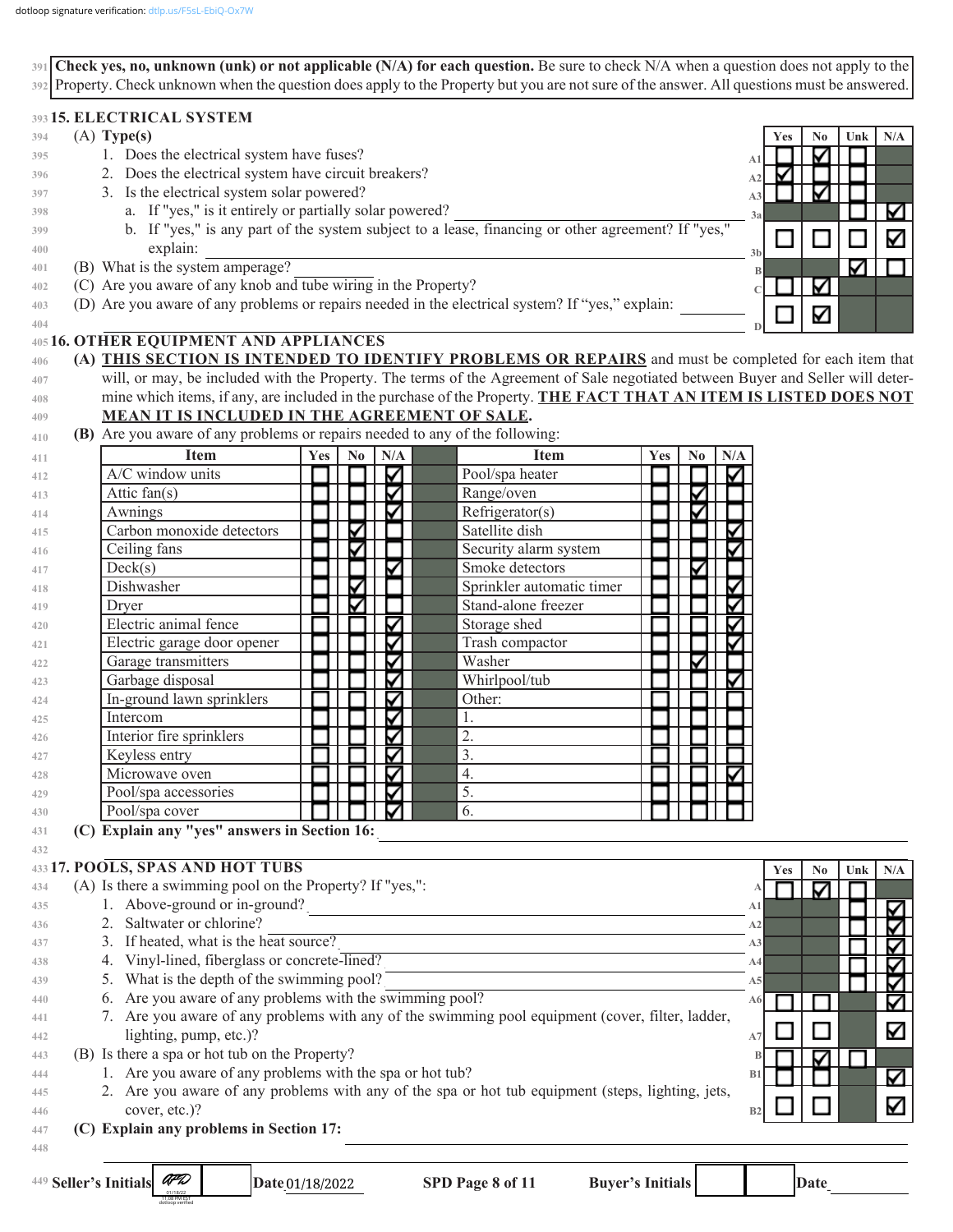11:08 PM EST dotloop verified

Property. Check unknown when the question does apply to the Property but you are not sure of the answer. All questions must be answered. **451**  $Yes$  **No Unk**  $N/A$ **452 18. WINDOWS** M (A) Have any windows or skylights been replaced during your ownership of the Property? **A 453 B** ▽ (B) Are you aware of any problems with the windows or skylights? **454 Explain any "yes" answers in Section 18. Include the location and extent of any problem(s) and any repair, replacement or 455** remediation efforts, the name of the person or company who did the repairs and the date the work was done: **456**  $\mathcal{L}_\text{max} = \frac{1}{2} \sum_{i=1}^n \mathcal{L}_\text{max} = \frac{1}{2} \sum_{i=1}^n \mathcal{L}_\text{max} = \frac{1}{2} \sum_{i=1}^n \mathcal{L}_\text{max} = \frac{1}{2} \sum_{i=1}^n \mathcal{L}_\text{max} = \frac{1}{2} \sum_{i=1}^n \mathcal{L}_\text{max} = \frac{1}{2} \sum_{i=1}^n \mathcal{L}_\text{max} = \frac{1}{2} \sum_{i=1}^n \mathcal{L}_\text{max} = \frac{1}{2} \sum_{i=$ **457 19. LAND/SOILS 458 Yes No Unk N/A** (A) **Property 459** M **A1** 1. Are you aware of any fill or expansive soil on the Property? **460** 2. Are you aware of any sliding, settling, earth movement, upheaval, subsidence, sinkholes or earth **461** Κ **A2** stability problems that have occurred on or affect the Property? **462** 3. Are you aware of sewage sludge (other than commercially available fertilizer products) being **463** Κ **A3** spread on the Property? **464** ∇  $\Box$ **A4 465** 4. Have you received written notice of sewage sludge being spread on an adjacent property? 5. Are you aware of any existing, past or proposed mining, strip-mining, or any other excavations on **466** V **A5 467** the Property? *Note to Buyer: The Property may be subject to mine subsidence damage. Maps of the counties and mines where mine subsidence*  **468** *damage may occur and further information on mine subsidence insurance are available through* Department of Environmental **469** Protection Mine Subsidence Insurance Fund, (800) 922-1678 or ra-epmsi@pa.gov. **470** (B) **Preferential Assessment and Development Rights 471** Is the Property, or a portion of it, preferentially assessed for tax purposes, or subject to limited devel-**472 Yes No Unk N/A 473** opment rights under the: ✓ **B1** 1. Farmland and Forest Land Assessment Act - 72 P.S.§5490.1, et seq. (Clean and Green Program) **474 B2** 2. Open Space Act - 16 P.S. §11941, et seq. **475 B3** 3. Agricultural Area Security Law - 3 P.S. §901, et seq. (Development Rights) **476 B4** 4. Any other law/program: **477 478** *Note to Buyer: Pennsylvania has enacted the Right to Farm Act (3 P.S. § 951-957) in an effort to limit the circumstances under which agricultural operations may be subject to nuisance suits or ordinances. Buyers are encouraged to investigate whether any*  **479** *agricultural operations covered by the Act operate in the vicinity of the Property.* **480** (C) **Property Rights 481** Are you aware of the transfer, sale and/or lease of any of the following property rights (by you or a **482**  $Yes$  **No Unk**  $N/A$ previous owner of the Property): **483 C1** 1. Timber **484** ⊽ **C2 485** 2. Coal **C3** 3. Oil **486 C4** 4. Natural gas **487** 5. Mineral or other rights (such as farming rights, hunting rights, quarrying rights) Explain: **C5 488 489 490**  *Note to Buyer: Before entering into an agreement of sale, Buyer can investigate the status of these rights by, among other means,*  engaging legal counsel, obtaining a title examination of unlimited years and searching the official records in the county Office of **491** *the Recorder of Deeds, and elsewhere. Buyer is also advised to investigate the terms of any existing leases, as Buyer may be subject*  **492 493** *to terms of those leases.* Explain any "yes" answers in Section 19: **494 495 496 20. FLOODING, DRAINAGE AND BOUNDARIES Yes No Unk N/A** (A) **Flooding/Drainage 497 A1 498** 1. Is any part of this Property located in a wetlands area? ⊽ **A2** 2. Is the Property, or any part of it, designated a Special Flood Hazard Area (SFHA)? **499** ▽ **A3 500** 3. Do you maintain flood insurance on this Property? **A4** 4. Are you aware of any past or present drainage or flooding problems affecting the Property? **501 A5** 5. Are you aware of any drainage or flooding mitigation on the Property? **502 503** 6. Are you aware of the presence on the Property of any man-made feature that temporarily or per-K manently conveys or manages storm water, including any basin, pond, ditch, drain, swale, culvert, **504 A6** pipe or other feature? **505** 7. If "yes," are you responsible for maintaining or repairing that feature which conveys or manages **506** ☑ **A7** storm water for the Property? **507 508 Seller's Initials** AFD **SPD Page 9 of 11 Buyer's Initials League 1 Buyer** Date 01/18/2022 01/18/22

**Check yes, no, unknown (unk) or not applicable (N/A) for each question.** Be sure to check N/A when a question does not apply to the **450**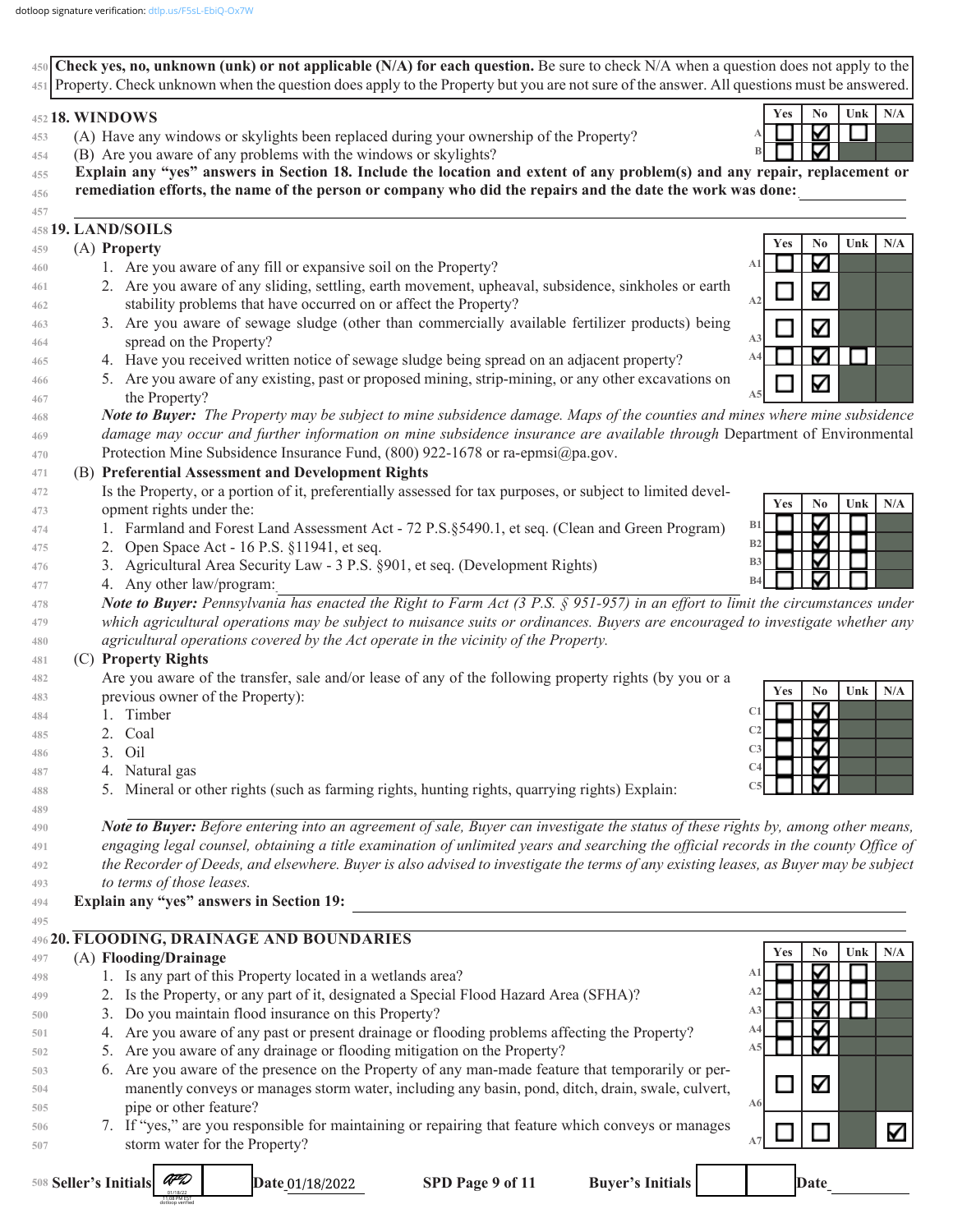| 510 Property. Check unknown when the question does apply to the Property but you are not sure of the answer. All questions must be answered.                                                                                     |     |
|----------------------------------------------------------------------------------------------------------------------------------------------------------------------------------------------------------------------------------|-----|
|                                                                                                                                                                                                                                  |     |
| Explain any "yes" answers in Section 20(A). Include dates, the location and extent of flooding and the condition of any man-<br>511                                                                                              |     |
| made storm water management features:<br>512                                                                                                                                                                                     |     |
| 513<br>(B) Boundaries<br>Yes<br>No<br>Unk<br>514                                                                                                                                                                                 | N/A |
| 1. Are you aware of encroachments, boundary line disputes, or easements affecting the Property?<br>∇<br>515<br>B1                                                                                                                |     |
| 2. Is the Property accessed directly (without crossing any other property) by or from a public road?<br>М<br>516<br>B2                                                                                                           |     |
| 3. Can the Property be accessed from a private road or lane?<br>✓<br>517<br><b>B3</b>                                                                                                                                            |     |
| a. If "yes," is there a written right of way, easement or maintenance agreement?<br>518<br>3a                                                                                                                                    | K   |
| b. If "yes," has the right of way, easement or maintenance agreement been recorded?<br>519<br>3 <sub>b</sub>                                                                                                                     | ☑   |
| 4. Are you aware of any shared or common areas (driveways, bridges, docks, walls, etc.) or mainte-<br>520                                                                                                                        |     |
| ∇<br>nance agreements?<br>521<br>B4                                                                                                                                                                                              |     |
| Note to Buyer: Most properties have easements running across them for utility services and other reasons. In many cases, the ease-<br>522                                                                                        |     |
| ments do not restrict the ordinary use of the property, and Seller may not be readily aware of them. Buyers may wish to determine<br>523                                                                                         |     |
| the existence of easements and restrictions by examining the property and ordering an Abstract of Title or searching the records in<br>524                                                                                       |     |
| the Office of the Recorder of Deeds for the county before entering into an agreement of sale.<br>525                                                                                                                             |     |
| Explain any "yes" answers in Section 20(B):<br>526                                                                                                                                                                               |     |
| 527                                                                                                                                                                                                                              |     |
| 528 21. HAZARDOUS SUBSTANCES AND ENVIRONMENTAL ISSUES                                                                                                                                                                            |     |
| Yes<br>No<br>Unk<br>(A) Mold and Indoor Air Quality (other than radon)<br>529                                                                                                                                                    | N/A |
| ∇<br>1. Are you aware of any tests for mold, fungi, or indoor air quality in the Property?<br>530<br>A <sub>1</sub>                                                                                                              |     |
| 2. Other than general household cleaning, have you taken any efforts to control or remediate mold or<br>531<br>∇                                                                                                                 |     |
| mold-like substances in the Property?<br>532                                                                                                                                                                                     |     |
| Note to Buyer: Individuals may be affected differently, or not at all, by mold contamination. If mold contamination or indoor air<br>533                                                                                         |     |
| quality is a concern, buyers are encouraged to engage the services of a qualified professional to do testing. Information on this<br>534                                                                                         |     |
| issue is available from the United States Environmental Protection Agency and may be obtained by contacting IAQ INFO, P.O. Box<br>535                                                                                            |     |
| 37133, Washington, D.C. 20013-7133, 1-800-438-4318.<br>536                                                                                                                                                                       |     |
| (B) Radon<br>N <sub>0</sub><br>Unk<br><b>Yes</b><br>537                                                                                                                                                                          | N/A |
| Κ<br>1. Are you aware of any tests for radon gas that have been performed in any buildings on the Property?<br>538<br>B1                                                                                                         |     |
| ☑∣<br>2. If "yes," provide test date and results<br>539<br>B2                                                                                                                                                                    |     |
| Κ<br>3. Are you aware of any radon removal system on the Property?<br>540<br>B <sub>3</sub>                                                                                                                                      |     |
| (C) Lead Paint<br>541                                                                                                                                                                                                            |     |
| If the Property was constructed, or if construction began, before 1978, you must disclose any knowl-<br>542                                                                                                                      |     |
| edge of, and records and reports about, lead-based paint on the Property on a separate disclosure form.<br>543<br>1. Are you aware of any lead-based paint or lead-based paint hazards on the Property?<br>$\blacktriangleright$ |     |
| 544<br>C1<br>545                                                                                                                                                                                                                 |     |
| 2. Are you aware of any reports or records regarding lead-based paint or lead-based paint hazards on<br>M<br>the Property?                                                                                                       |     |
| 546<br>C <sub>2</sub><br>(D) Tanks<br>547                                                                                                                                                                                        |     |
| ∇<br>1. Are you aware of any existing underground tanks?<br>548<br>D1                                                                                                                                                            |     |
| 2. Are you aware of any underground tanks that have been removed or filled?<br>∇<br>549<br>D2                                                                                                                                    |     |
| (E) Dumping. Has any portion of the Property been used for waste or refuse disposal or storage?<br>V<br>550<br>E                                                                                                                 |     |
| If "yes," location:<br>551                                                                                                                                                                                                       | M   |
| (F) Other<br>552                                                                                                                                                                                                                 |     |
| 1. Are you aware of any past or present hazardous substances on the Property (structure or soil)<br>553                                                                                                                          |     |
| Κ<br>such as, but not limited to, asbestos or polychlorinated biphenyls (PCBs)?<br>F1<br>554                                                                                                                                     |     |
| 2. Are you aware of any other hazardous substances or environmental concerns that may affect the<br>555                                                                                                                          |     |
| Μ<br>Property?<br>F2<br>556                                                                                                                                                                                                      |     |
| 3. If "yes," have you received written notice regarding such concerns?<br>F3<br>557                                                                                                                                              | M   |
| 4. Are you aware of testing on the Property for any other hazardous substances or environmental<br>558                                                                                                                           |     |
| ∇<br>concerns?<br>559                                                                                                                                                                                                            |     |
| Explain any "yes" answers in Section 21. Include test results and the location of the hazardous substance(s) or environmental<br>560                                                                                             |     |
| issue(s):<br>561                                                                                                                                                                                                                 |     |
| 562 22. MISCELLANEOUS                                                                                                                                                                                                            |     |
| Yes<br>No<br>Unk<br>(A) Deeds, Restrictions and Title<br>563                                                                                                                                                                     | N/A |
| ∇<br>1. Are there any deed restrictions or restrictive covenants that apply to the Property?<br>564<br>A1                                                                                                                        |     |
| 2. Are you aware of any historic preservation restriction or ordinance or archeological designation<br>565<br>Μ                                                                                                                  |     |
| associated with the Property?<br>566<br>A2                                                                                                                                                                                       |     |
|                                                                                                                                                                                                                                  |     |
| AFD<br>567 Seller's Initials<br>SPD Page 10 of 11<br><b>Buyer's Initials</b><br>Date<br>Date_01/18/2022                                                                                                                          |     |